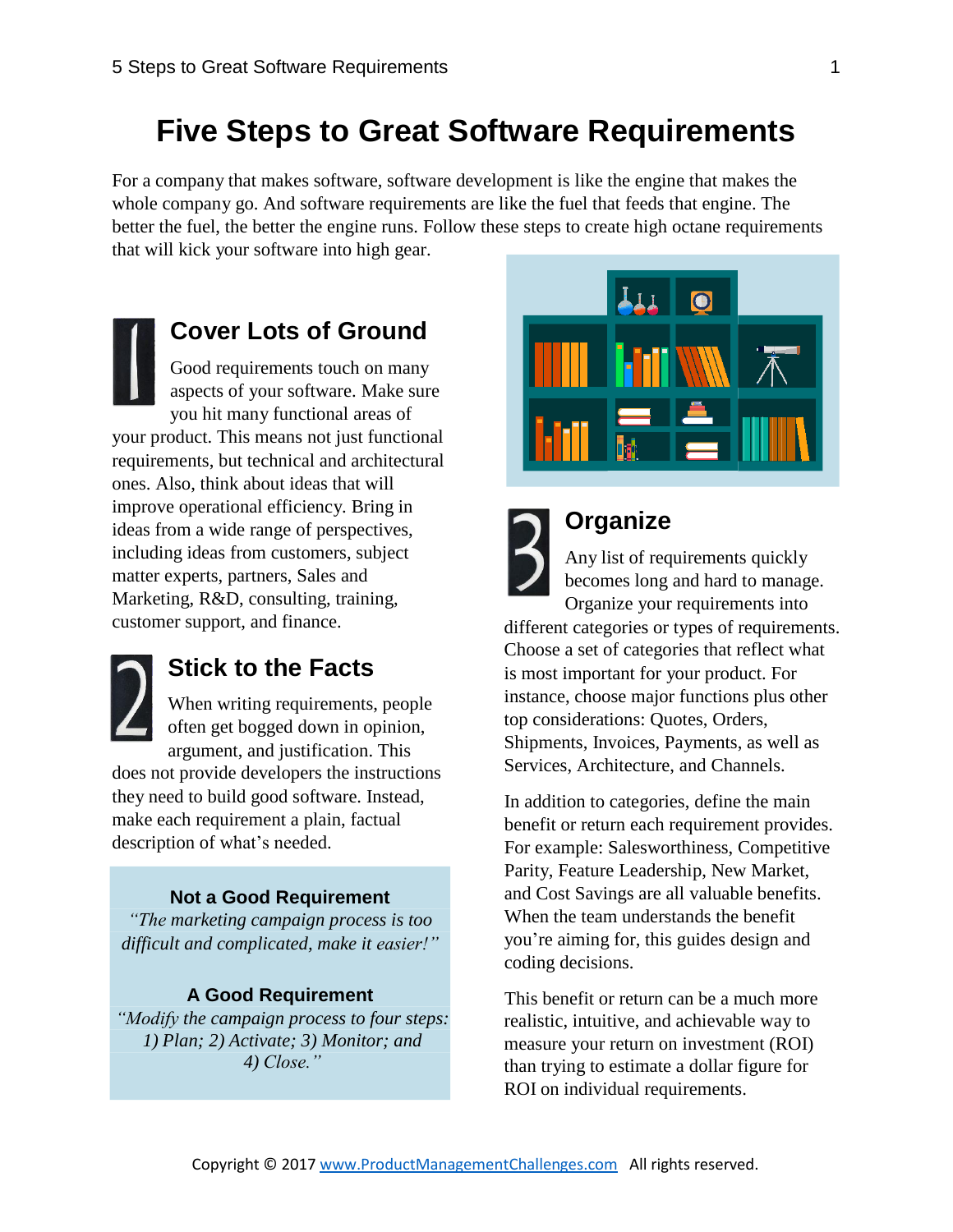**[Pr](https://cdn.shopify.com/s/files/1/0301/7465/products/4834BK_House_Number_4_Black_fbb902ba-4ca3-4b1b-92c6-c1440b844d8c.png?v=1421079903)ioritize** [Th](https://cdn.shopify.com/s/files/1/0301/7465/products/4834BK_House_Number_4_Black_fbb902ba-4ca3-4b1b-92c6-c1440b844d8c.png?v=1421079903)ere are always more ideas for [wh](https://cdn.shopify.com/s/files/1/0301/7465/products/4834BK_House_Number_4_Black_fbb902ba-4ca3-4b1b-92c6-c1440b844d8c.png?v=1421079903)at to build than there is capacity to build them. If you have collected a long list, this is good. But now you have to sort this list based on the relative importance of each individual requirement, so you can focus on the most important ones.

Aim for a simple system: High, Medium, and Low, with perhaps an additional Top priority for the handful of most important things your software needs.

Prioritizing is usually the hardest step, because you tend to veer towards giving every requirement a High priority. Take a cold, hard look at each requirement and just how important (or minor) it is compared to all the others on your list.

Start by making each requirement a Medium priority. Then consider whether it truly falls in the middle, or whether it is actually not that important (Low) or a High priority. Then go back through the list and pick out the handful of Top priorities.

It's likely your development team won't even be able to complete all the High priorities for the next release. You can also throw in a few Medium and Low priorities if they are particularly fast and easy to do (when you Plan the Latest Release, below) in conjunction with work on a closely related High priority.

| URGENT<br>$\overline{\mathbf{v}}$ |
|-----------------------------------|
|                                   |
|                                   |
|                                   |
|                                   |





Finally, estimate the effort needed to develop the requirement. Try to keep this simple, expressing this effort in terms of man-days or man-weeks, or if that's too difficult, in terms of Small, Medium, and Large. Use the same measure (weeks, days, or hours) for every requirement.

### **Now Plan the Next Release**

Once you've completed these five steps, you've reach a hard-won milestone. Congratulations! Your requirements are now ready for you to pick which ones you will develop for the next release.

Try sorting requirements by topmost priority first, and within each priority, by development effort from easiest to hardest. Go down this list until you have enough requirements to fill the next development cycle.

Then go through the remainder of the list to see if there are must-have requirements that need to be substituted in for ones that were higher up the list. You might forego your topmost requirement because you can get five others done in the same amount of time. The tradeoffs won't be easy, but in the end you have a clear set of instructions to provide to the development team.

This is the high-octane fuel that keeps your software development engine firing on all cylinders to drive your product and your company forward at top speed.